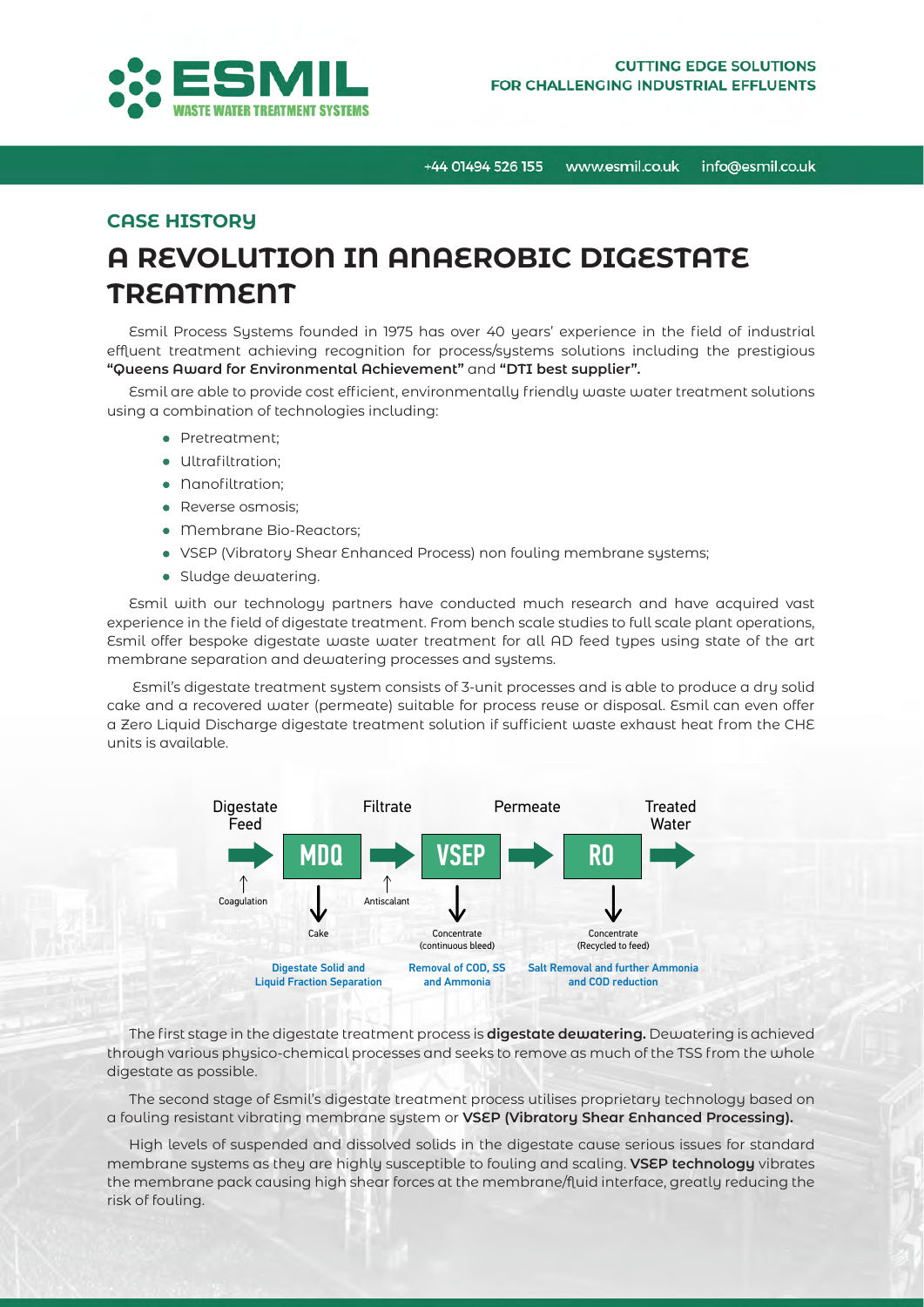



The high shear process keeps the membrane pores exposed allowing for maximum permeation of water. Contaminants and a fraction of the water are rejected by the membrane and remain on the concentrate side. This 'concentrate' will contain the majority of nutrients from the digestate liquor fraction and can be marketed as a high nutrient liquid fertilizer in the agricultural/horticultural markets. The concentrate has a high concentration of TAN which is readily taken up by plants with no emission risks in transport or application.

Esmil's final stage of digestate treatment utilises **spiral-wound reverse osmosis membrane**  technology. This process polishes the permeate (treated water) from the VSEP units. Residual COD, ammonium salts and TDS are efficiently removed at this stage (typically 99% strip) and this concentrate stream is recycled to the VSEP feed to improve overall water recovery and improve the value of the VSEP concentrate stream.

The final permeate produced at this stage is either recycled back into process operations (dilution, plant washing & cleaning or boiler feed water) or discharged to a watercourse.

The overall process represents a revolutionary method for digestate disposal. Instead of being a cost, digestate is valorized representing a significant change in the operating costs of the AD operation. Typically, for every 1000 tons of digestate produced, between 650 and 700 tons of clean water are recovered (displacing bought in town/municipal make-up water). This water can also be discharged safely to water course without incurring transport/spreading costs.

Between 300 and 350 tons of concentrated liquid fertilizer are recovered which may either be directly marketed (trucking off cost reduced by 2/3 compared to whole digestate), or dried to produce a chemical fertilizer equivalent. The concentrate now becomes a positive revenue stream for the AD operation.





**Multi Disc Screw Press (MDQ) Unit Spiral Membrane System**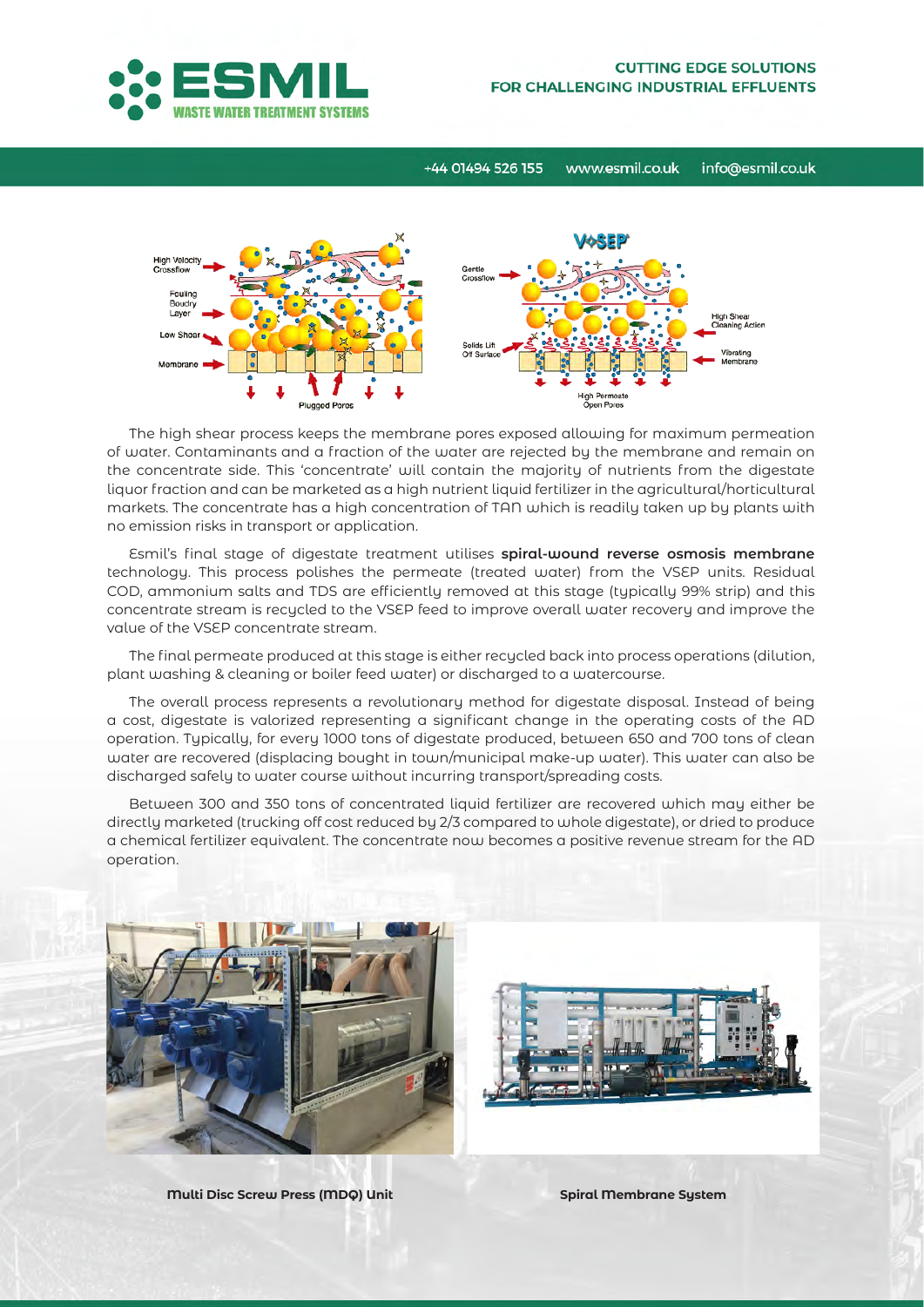

#### **CUTTING EDGE SOLUTIONS** FOR CHALLENGING INDUSTRIAL EFFLUENTS

+44 01494 526 155 www.esmil.co.uk info@esmil.co.uk



**VSEP System**

## **Case History I**

| <b>AD Digestate</b> | animal manure/crop waste feed                                                   |  |  |  |  |
|---------------------|---------------------------------------------------------------------------------|--|--|--|--|
| <b>Feed rate</b>    | $10.0 \text{ m}^3 \text{ h}^{-1}$                                               |  |  |  |  |
| <b>Process</b>      | 1. Pretreatment & de-watering;<br>2. VSEP RO:<br>3. Spiral RO (polishing unit). |  |  |  |  |

Dewatering operations resulted in reducing the sludge volume by 6 – 10 x. A stackable cake was formed with a dry solids content of between 35 – 40%.

The recovered filtrate is treated using VSEP which separates the filtrate into permeate and concentrate streams. Remaining filtrate suspended solids and the bulk of alkalinity, COD, ammonia and other contaminants are rejected to the concentrate stream by the membrane. Dependant on feed quality, temperature and pH; expected water recovery at this stage ranges between 65-80%.





**Dewatered Feed / VSEP Perm. / VSEP Conc./VSEP Perm.2/VSEP Perm.3/RO Perm./RO Conc.**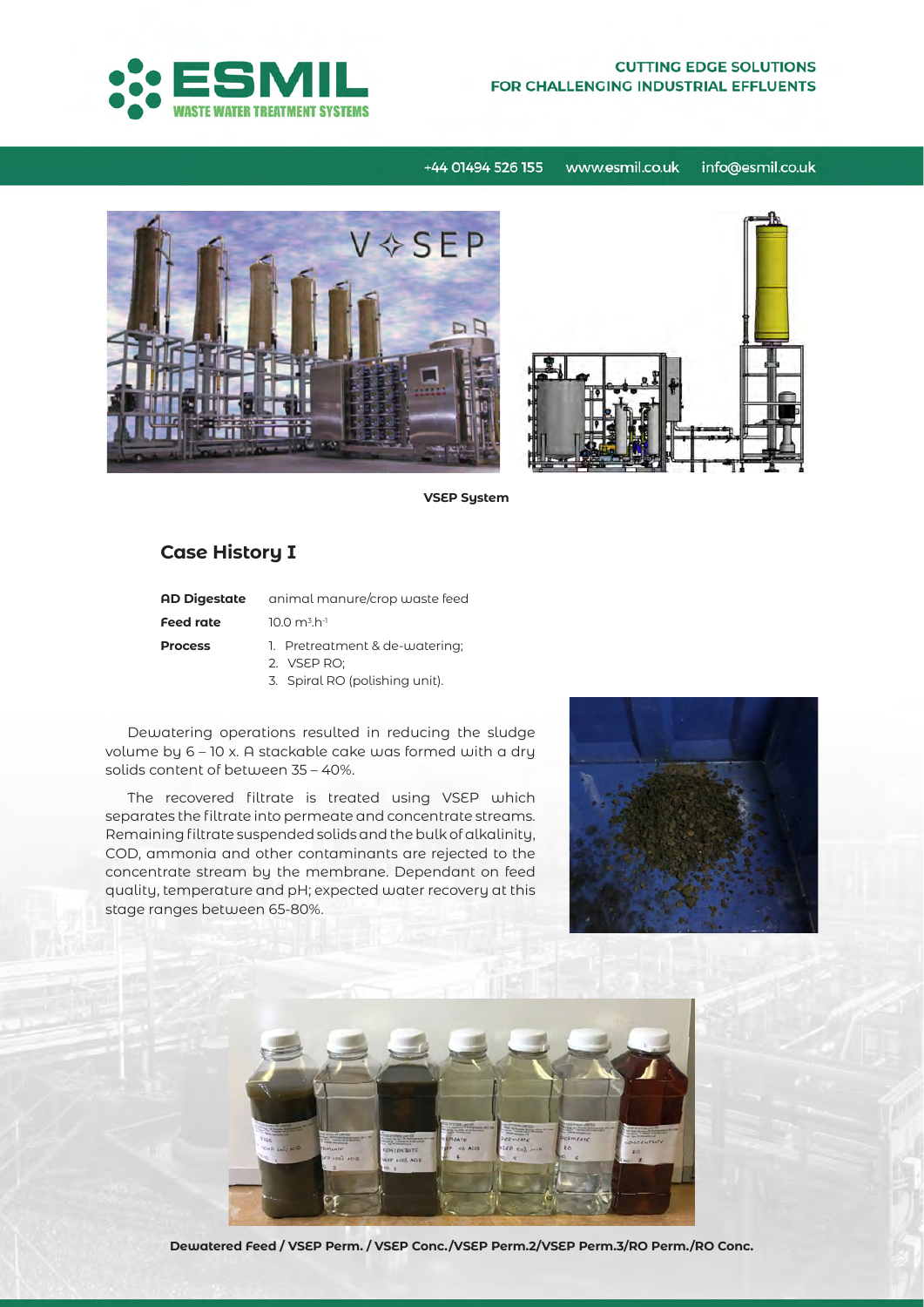

After VSEP, the recovered permeate is treated using a spiral wound reverse osmosis unit. Treating the permeate feed with acid causes all remaining ammonia to be rejected by the membrane as ammonium salts.

The process achieved a **95% reduction in COD and 98% reduction of ammonia** after 2 membrane passes.

| <b>Parameters</b> | <b>Units</b>             | VSEP (Pass-I) |                          |       | RO (Pass-II) |       |       |
|-------------------|--------------------------|---------------|--------------------------|-------|--------------|-------|-------|
|                   |                          | <b>Feed</b>   | Conc.                    | Perm. | <b>Feed</b>  | Conc. | Perm. |
| <b>Total COD</b>  | mg/l                     | 13080         | 12800                    | 7990  | 7990         | 31960 | 600   |
| рH                | $\overline{\phantom{0}}$ | 5.68          | 5.6                      | 5.7   | 5.7          | 6.1   | 5.9   |
| Ammonia           | mg/l                     | 5150          | 11300                    | 1760  | 1760         | 7425  | < 100 |
| Conductivity      | us/cm                    | 40400         | $\overline{\phantom{0}}$ | 15400 | 15400        | 73100 | 1389  |

#### **Case History I – Process results**

Operating expenses for the digestate treatment process.

| <b>Description</b> | <b>Units</b>       | Cost per unit, GB £ | Total Cost, GB £/m <sup>3</sup> |
|--------------------|--------------------|---------------------|---------------------------------|
| Power              | kWh.m <sup>3</sup> | 4.56                | 0.46                            |
| Water              | m <sup>3</sup>     | 0.55                | 0.02                            |
| Chemicals          | kg (as supplied)   | 13.35               | 0.89                            |
| Consumables        | units              | 8.40                | 0.80                            |
|                    |                    | <b>Total</b>        | 2.17                            |

## **Case History I – Typical OPEX costs**

### **Digestate Treatment Design Philosophy**

As no two digestates are equal, it is essential to follow a step-wise testing procedure to ensure that the bespoke digestate treatment process performs cost efficiently and meets process specifications. Typically, this process incorporates these elements: